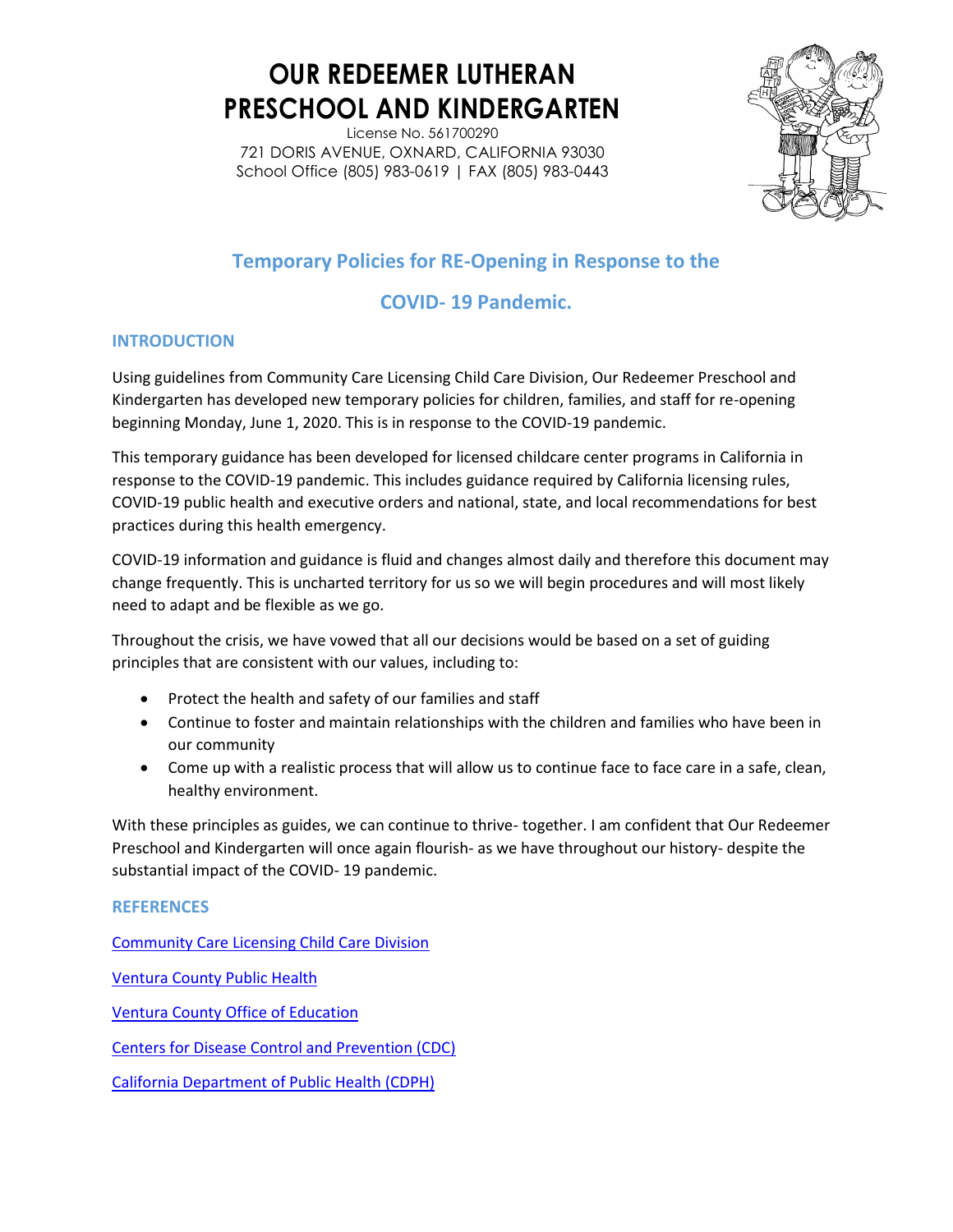License No. 561700290 721 DORIS AVENUE, OXNARD, CALIFORNIA 93030 School Office (805) 983-0619 | FAX (805) 983-0443



#### **DAILY SCHEDULE REVIEW**

These temporary processes are to help ensure our program has a plan and is prepared during the COVID- 19 pandemic.

- **Processes in place for:** 
	- o Drop off/ pick up- TBD
		- **Staggered drop off times- TBD**
	- o Screening for illness: staff and children will be screened upon arrival each day. A symptom check and temperature will be taken once per day.
		- Ask caregivers to screen themselves and children daily, prior to coming to facility.
		- Caregivers must notify the school staff if a child has taken any fever reducing medication in the prior 24 hours.
	- o Face coverings for children (as appropriate), guardians and staff
		- Childcare providers are essential and must be protected. Providers and the children in their care must stay healthy and safe in order for care to continue. Group size, social distancing, screening for signs of illness, handwashing, respiratory etiquette, and disinfecting remain essential for keeping childcare safe, opened, and operating.
		- Masks are required for staff caring for children and interacting with parents to the extent possible and as long as it doesn't impact the health of the wearer.
		- Although CDC recommends that children under 2 should not wear a facemask, the childcare environment poses unique challenges since groups of up to 10 young children may be supervised by one caregiver for several hours at a time. For that reason, our recommendation is that children under the age of 3 within the childcare should not wear masks and no child should wear a mask while napping. Additionally, children between the age of 3 and 5 should be supervised if they are wearing a mask. If the mask is creating discomfort or resulting in the child touching their face frequently, reconsider whether a mask is appropriate for that child.
		- Parents/ Guardians dropping off and picking up children are required to wear masks while they are at the facility.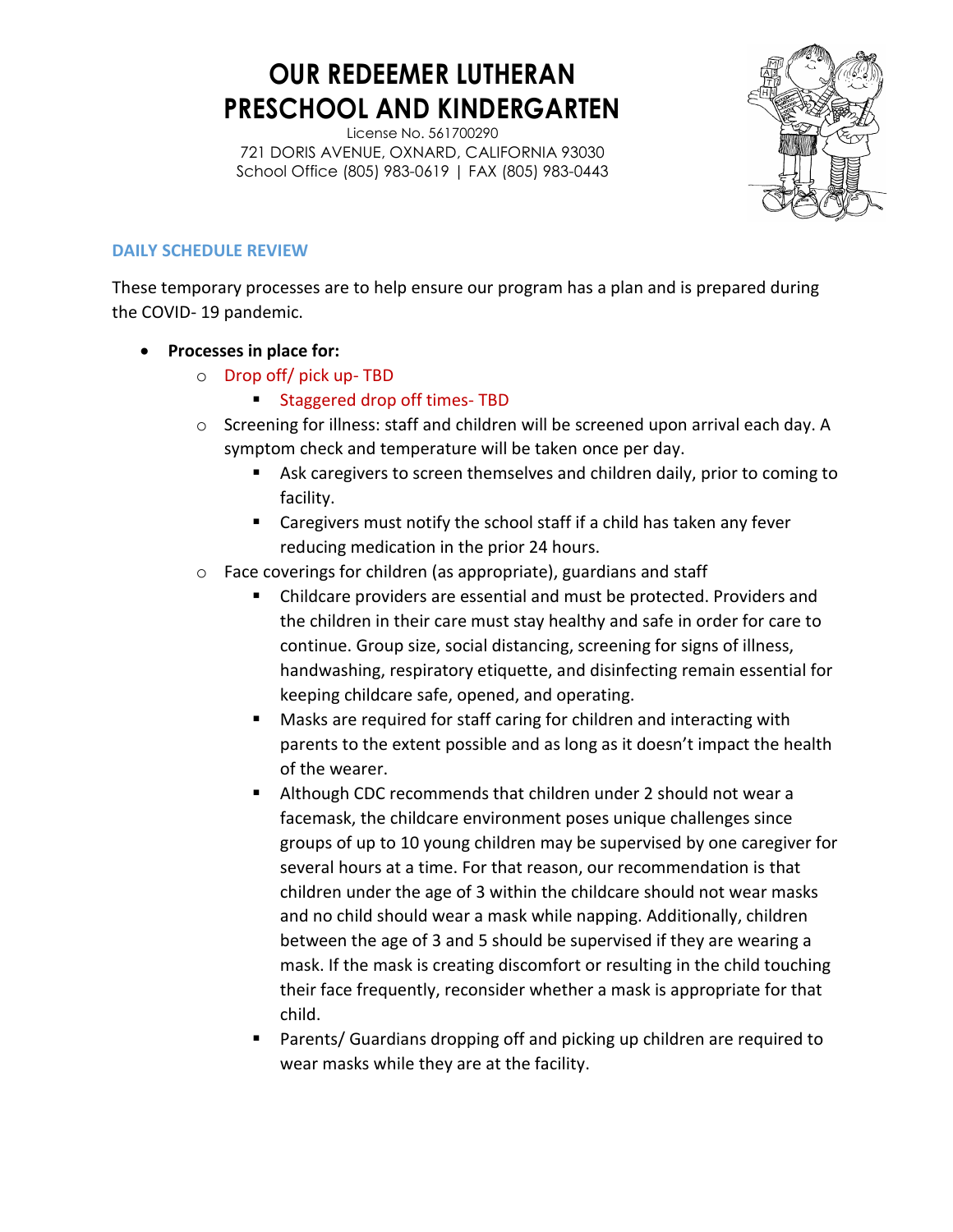

- **Masks for children over 3 who are not napping are** recommended but not required.
- o Disposable gloves for staff
	- Disposable gloves will not be worn in the classroom due to concern of cross contamination. If a staff member needs to assist a child and it involves physical touch, the staff will wear gloves and dispose of the gloves immediately after assisting the child.
- o Social Distancing and group size (10 students. Stable groups)
- o Meals, water, snack time and preparation, needs for food assistance
	- We provide daily snacks
	- **Families provide lunches** 
		- Lunchboxes need to be clearly labeled on the outside
		- Lunchboxes will be stored in the student's cubby
- $\circ$  Cleaning process, schedule and supplies- have assessed need for supplies and ensured they are ordered so stock is not depleted.
	- **•** Determine surfaces commonly touched
- o Practice Healthy Hygiene
	- **Practice frequent handwashing**
	- Teach children to use tissue to wipe their nose and to cough inside their elbow
	- **Practice handwashing before and after eating, after coughing or sneezing,** after playing outside, and after using the restroom.
	- **Teeth brushing suspended at this time**
- $\circ$  Isolation and exclusion if illness occurs, including sick area if symptoms arise the day and a family plan on hand for quick pick up if needed
	- Staff and students who are ill stay home until well
	- **Utilize recommendations from Community Care Licensing Child Care** Division and the local health department in circumstances where positive COVID-19 cases have been identified in the building. [CDC Guidelines](about:blank)
- o Age group needs: toddler care needs, naptime cots 6 feet apart where possible
- o Personal items
	- All personal items must be labeled with the child's name
	- **Personal items such as: bedding and a change of clothes will be kept in a** personal cubby inside the classroom
	- **E** Lunches will be stored daily in the child's personal cubby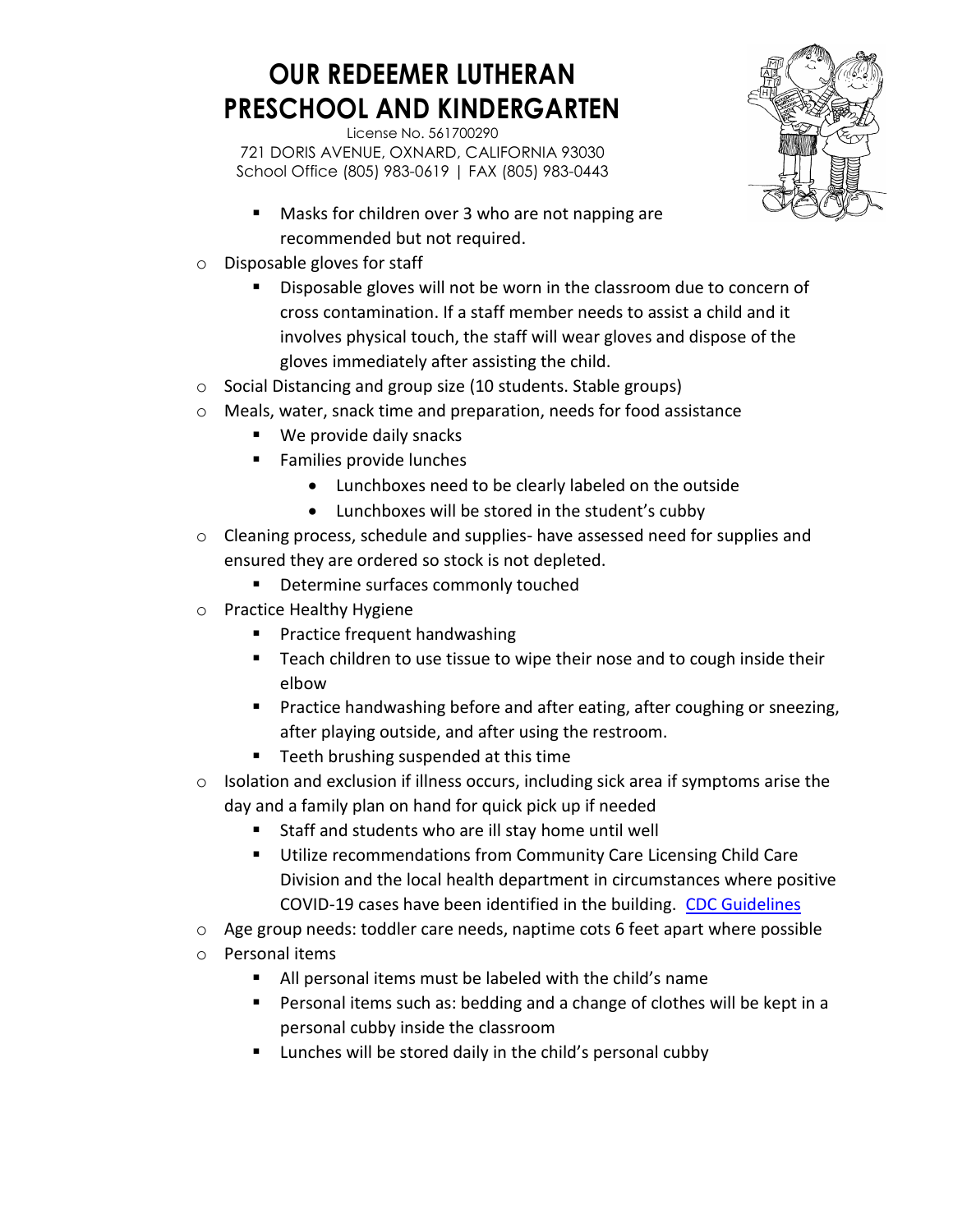License No. 561700290 721 DORIS AVENUE, OXNARD, CALIFORNIA 93030 School Office (805) 983-0619 | FAX (805) 983-0443



#### **GENERAL OPERATING PROCEDURES**

- **Only staff and children can enter the classrooms** 
	- $\circ$  Same teacher will be working with a stable group of children for the day
	- $\circ$  We will assign a consistent staff member to give classroom/ group staff breaks each day
	- o Group ratios are maintained at 1-2 staff to every 10 children
	- o Groups are not combined
- **Parents will drop- off and pick- up children …** using a staggered schedule and using separate entrances
	- $\circ$  Children will be dropped off (TBD) and only staff and children will be allowed in the classroom/ building\*(TBD)
	- o Parents will be required to wear facemasks at drop- off and pick- up
	- $\circ$  An alternate sign in/ out procedure will be implemented so parents will not have to touch keypad.
- **Health Check stations** will be set up and used every morning for staff and children before they enter the building
	- $\circ$  No- touch thermometers will be used for temperature checks during arrival each day.
	- o **The no-touch thermometer needs to be wiped with an alcohol wipe after each use.**
	- $\circ$  All Our Redeemer Preschool and Kindergarten staff will be required to wear a facemask throughout the day.
	- $\circ$  All staff completing health checks and check ins will be wearing disposable gloves.
	- o Monitor staff and children throughout the day for any signs of possible illness
- **ALL children and staff will receive a health screening before entering the buildingduring the pandemic we have implemented a zero- tolerance illness policy. If your child, or a staff member, is sick or has been exposed to anyone who has been sick regardless of the illness, they will be excluded from school until they are deemed not contagious and safe to return with a doctor's note; or they have been fever free for 72 hours without fever reducing medication.**
- **Parents and staff will be required to answer questions upon arrival** which will be logged by an employee on Child/ Employee Health Screening Form
	- o If a child or staff is ill, it will be logged on the screening form and they will not be accepted that day.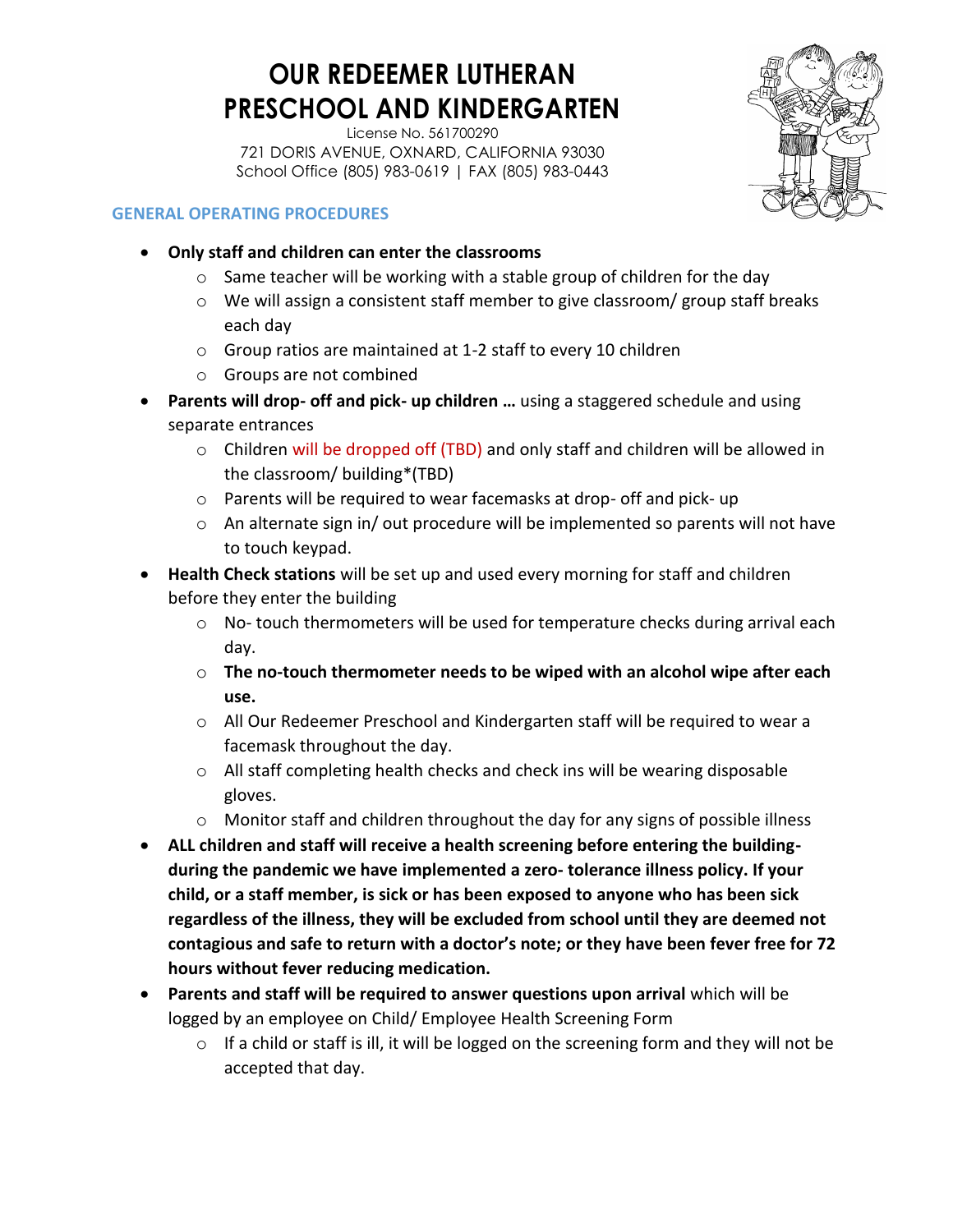

- o If your child's or a staff's temperature is between 99.2- 100.3 degrees F we will monitor their temperature throughout the day every 30 minutes- if it goes up to 100.4 we will ask that they go home.
- $\circ$  If we call you to pick up your child you need to arrive within 30 minutes.
- o If a child or staff is absent, we ask that you call and give a reason; if they are ill it will be logged on our illness log
- o **If your child or a staff has been diagnosed with COVID-19 please inform us ASAP as we will do the same.**
- **Exclusion Criteria:** 
	- o **Cough**
	- o **Sore Throat**
	- o **Shortness of breath**
	- o **Fever (temp of 100.4 or higher)**
	- o **If child has had close contact with someone with COVID-19 or symptoms of COVID-19**
	- o **Other signs of illness requiring exclusion [COVID-19 symptoms](about:blank)**
- **All groups will have easy access to handwashing sinks with soap and paper towels**
	- o All persons entering the facility will be given hand sanitizer.
	- $\circ$  Children will go to their class area at the beginning of school, then each class will be escorted by their teacher to the restroom to wash their hands. The classroom area will be sanitized before their return.
- **Each staff member will have 2 face coverings** 
	- $\circ$  Staff will be required to launder facemasks daily and dried on the highest heat setting
- **Each child over age of 3 will provide their own facemask, should parents request a facemask be worn.** 
	- $\circ$  Children 0-3 years old do not require a facemask and it is not recommended
- **Emergency contact information will be required to be on file for every child so families can be contacted quickly due to sick child or necessary closure.** 
	- o All emergency contact and enrollment information will need to be current and on file 1 week prior to the child's first day. If we do not have required paperwork by the child's first day they will not be accepted until it is turned in.
- **Signs will be posted to alert people to not enter the building if they are experiencing symptoms such as:** 
	- o Fever, dry couch, shortness of breath, sore throat
	- o Signs will be posted at each entrance
	- o Handwashing signs will be posted at sinks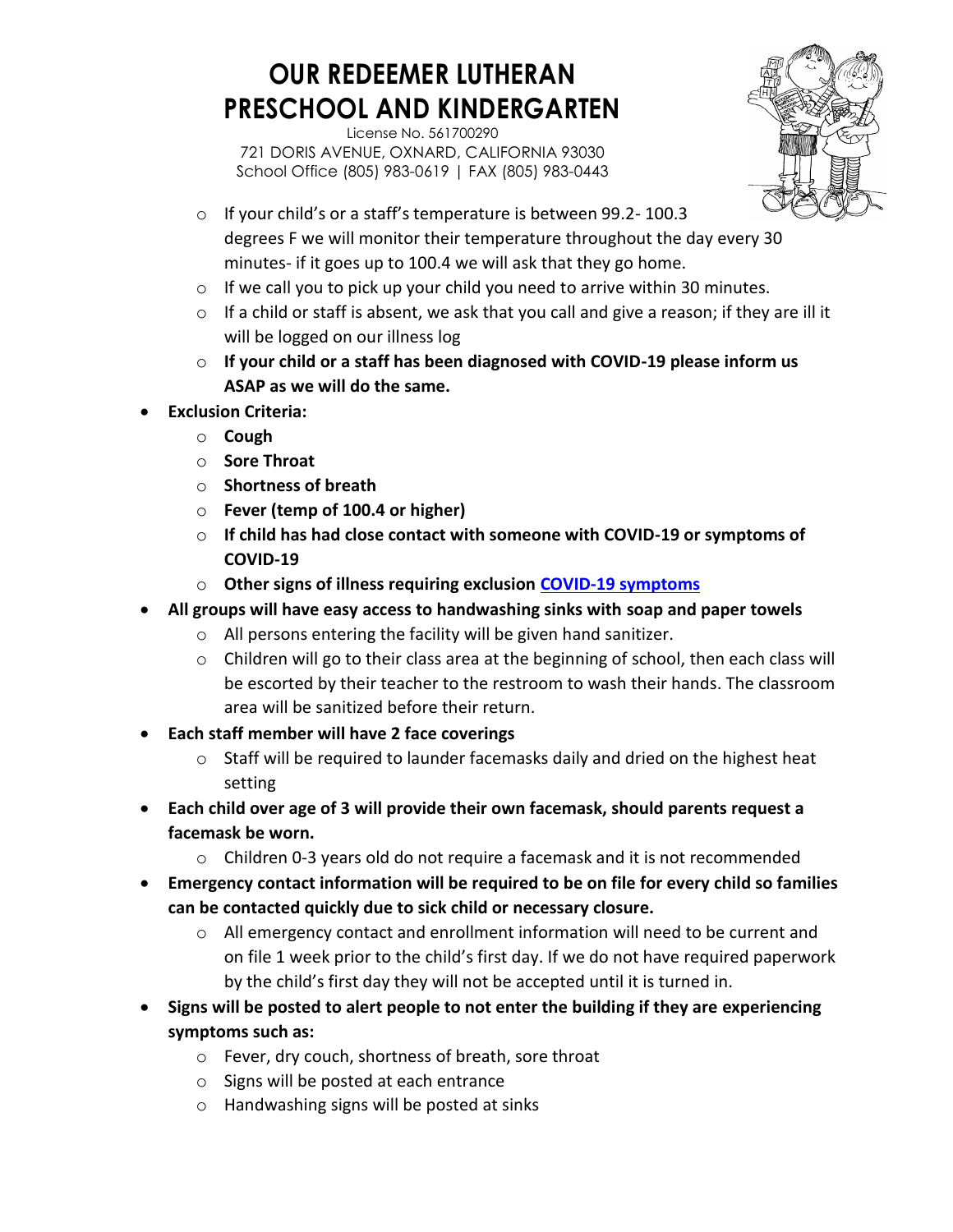

- **The school will have enough supplies available for 2- 4 weeks**
	- o Sanitizer and disinfectant
	- o Face covers
	- o Paper towels
	- o Toilet paper
	- o Facial tissue
	- o Dish soap
	- o Disposable gloves
	- o Thermometers
	- o Other daily supplies as needed
- **There will be a designated space for isolating sick children who are waiting for a parent to pick up** 
	- o Isolation area will be disinfected after use
	- o Staff supervising sick child will use personal protective equipment
	- o If there is more than 1 sick child at a time, children will be kept 6 feet apart or in separate rooms if available
- **Staffing will ensure that ratios do not exceed 1-2 staff to 10 children in any group with a consistent staff maintained for breaks** 
	- o Ratios must be maintained in younger groups
	- o Lower ratios will allow for proper physical distancing in each space that groups will be using
- **All onsite tours are discontinued**
- **Non-essential visitors are not allowed in the facility**
- **No special events or guest will be scheduled for the program**
- **Procedure of COVID-19 case in facility**
	- $\circ$  State requires facility closure for 48-72 hours to deep clean building/area of exposure. (Time depends on the amount of work and time it takes to clean.
	- o Community Care Licensing and the Local Health department will be notified.
- **If you have been exposed to COVID -19** 
	- $\circ$  If you test positive for COVID-19 or if you develop a fever, cough, or shortness of breath, you should stay away from others (isolate yourself). If you need medical advice, call a health care provider or nurse line. It is important to CALL ahead BEFORE going to see a health care provider, urgent care, or emergency room in order to limit the spread of COVID- 19. Tell them your symptoms and where or how you might have been exposed.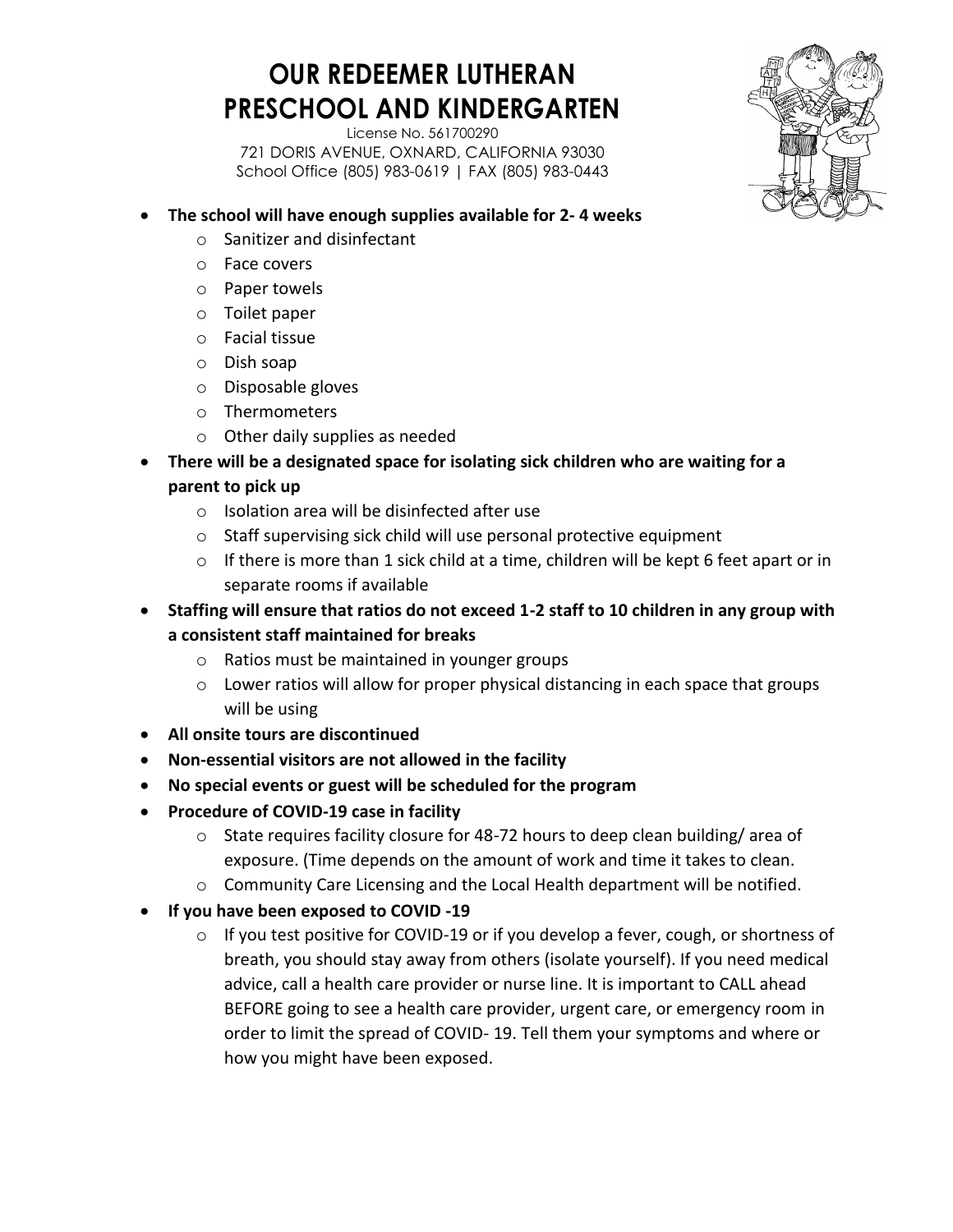License No. 561700290 721 DORIS AVENUE, OXNARD, CALIFORNIA 93030 School Office (805) 983-0619 | FAX (805) 983-0443



- o If you don't have symptoms but know you have been in close contact with someone who has been diagnosed with COVID-19 or has symptoms (fever, coughing, shortness of breath), you should quarantine yourself.
- **If you are diagnosed with COVID- 19** 
	- o Contact the school ASAP
	- $\circ$  If you have a positive test result for COVID-19, public health may contact you to collect information about your exposures and give you more information about preventing transmission to others. You may get a call from public health before you have been called with test results.

#### **GROUP/ CLASSROOM PROCEDURES**

- **There will be no more than 10 children in each group and the children have room to be 6 feet apart with minimal staff while ensuring ratios are maintained.**
	- o Groups will not be combined
	- o Children will not be moved into another group or classroom
	- $\circ$  The same staff will remain with the same group of children throughout the day
- **Different groups of children will be kept separate and will not share common areas at the same time.** 
	- $\circ$  Playground/ play area schedule will be maintained to ensure only one group at a time
- **Children will play outside whenever possible and appropriate**
- **Air conditioning units and fans will be used daily to maintain air circulation throughout the day**
- **Hard to clean toys/ materials will not be used** 
	- o Each item used will be cleaned and disinfected each day
	- o Designate a tub for toys that need to be cleaned and wiped after use
	- o Toys from home are not allowed
- **It will be recommended that children over age 3 will wear face coverings when not napping, when possible- this is not a requirement**
- **Teeth brushing suspended at this time**
- **Meals and snacks** 
	- o Children will eat all snacks and meals in designated classroom
- **Sensory, water and sand tables will not be used**
- **Drinking fountains will be taped off and not used**
	- o **No personal water bottles allowed at this time**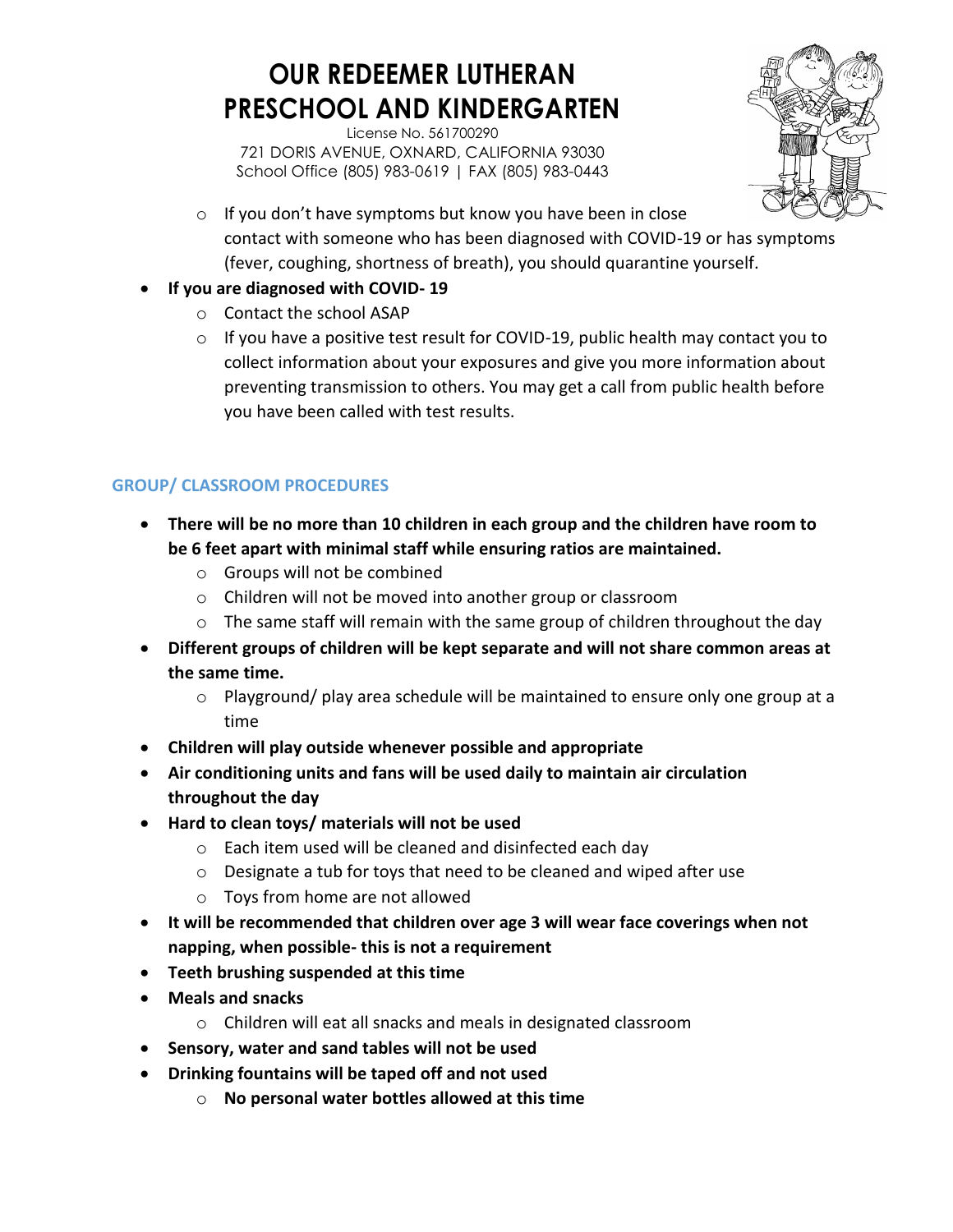

- o Children will be provided water in a disposable cup at meal times and upon request, then disposed of immediately
- **6-foot distance between children in the classroom and play area/ playground will be maintained as much as possible** 
	- o Arrange developmentally appropriate activities for smaller group activities and rearrange furniture and play spaces to maintain 6- feet separation, when possible.
	- $\circ$  Staff and children will wash hands after using a common play area/ playground
	- o A designated staff will clean and disinfect areas throughout the day
	- o Give frequent verbal reminders to children
- **6-foot distance between children will be maintained as much as possible during rest time** 
	- o 6 feet between cots
	- o Children will be arranged in a head- to- foot configuration
	- o Bedding will not be shared
		- **Bedding will arrive every Monday and be stored in the child's cubby** during the week
		- **Bedding will be sent home Friday to be laundered**